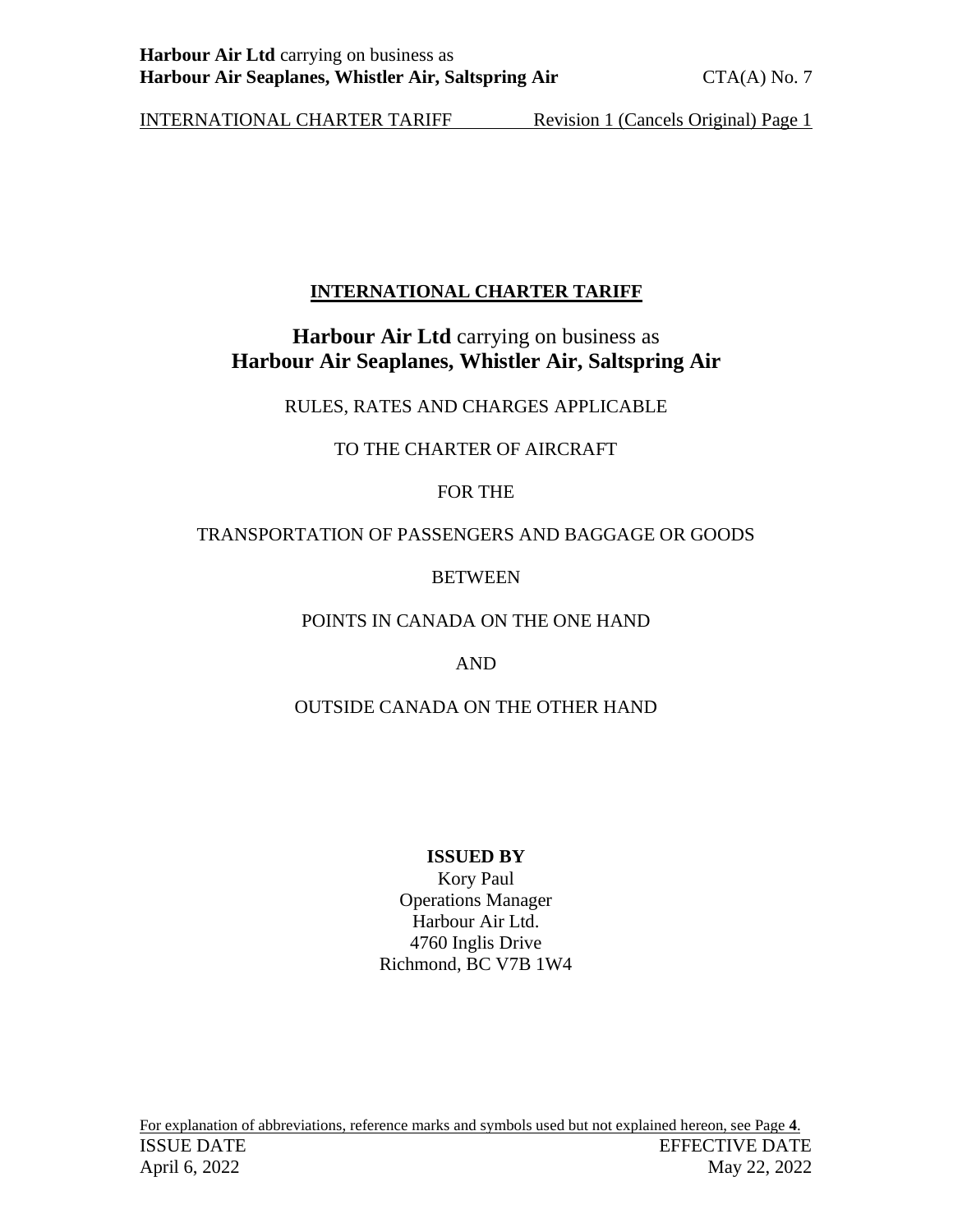#### **CHECK SHEET**

<span id="page-1-0"></span>Original and revised pages as named below, contain all changes from the original tariff, effective as of the date shown thereon:

| Page<br>Number | <b>Number</b><br>of Revision | Page<br><b>Number</b> | <b>Number</b><br>of Revision |
|----------------|------------------------------|-----------------------|------------------------------|
|                | Revision 1                   | 12                    | Revision 1                   |
| $\overline{2}$ | Revision 1                   | 13                    | Revision 1                   |
| 3              | Revision 1                   | 14                    | Revision 1                   |
| 4              | Revision 1                   | 15                    | Revision 1                   |
| 5              | Revision 1                   | 16                    | Revision 1                   |
| 6              | Revision 1                   | 17                    | Revision 1                   |
| 7              | Revision 1                   | 18                    | Revision 1                   |
| 8              | Revision 1                   | 19                    | Revision 1                   |
| 9              | Revision 1                   | 20                    | Revision 1                   |
| 10             | Revision 1                   | 21                    | Revision 1                   |
| 11             | Revision 1                   |                       |                              |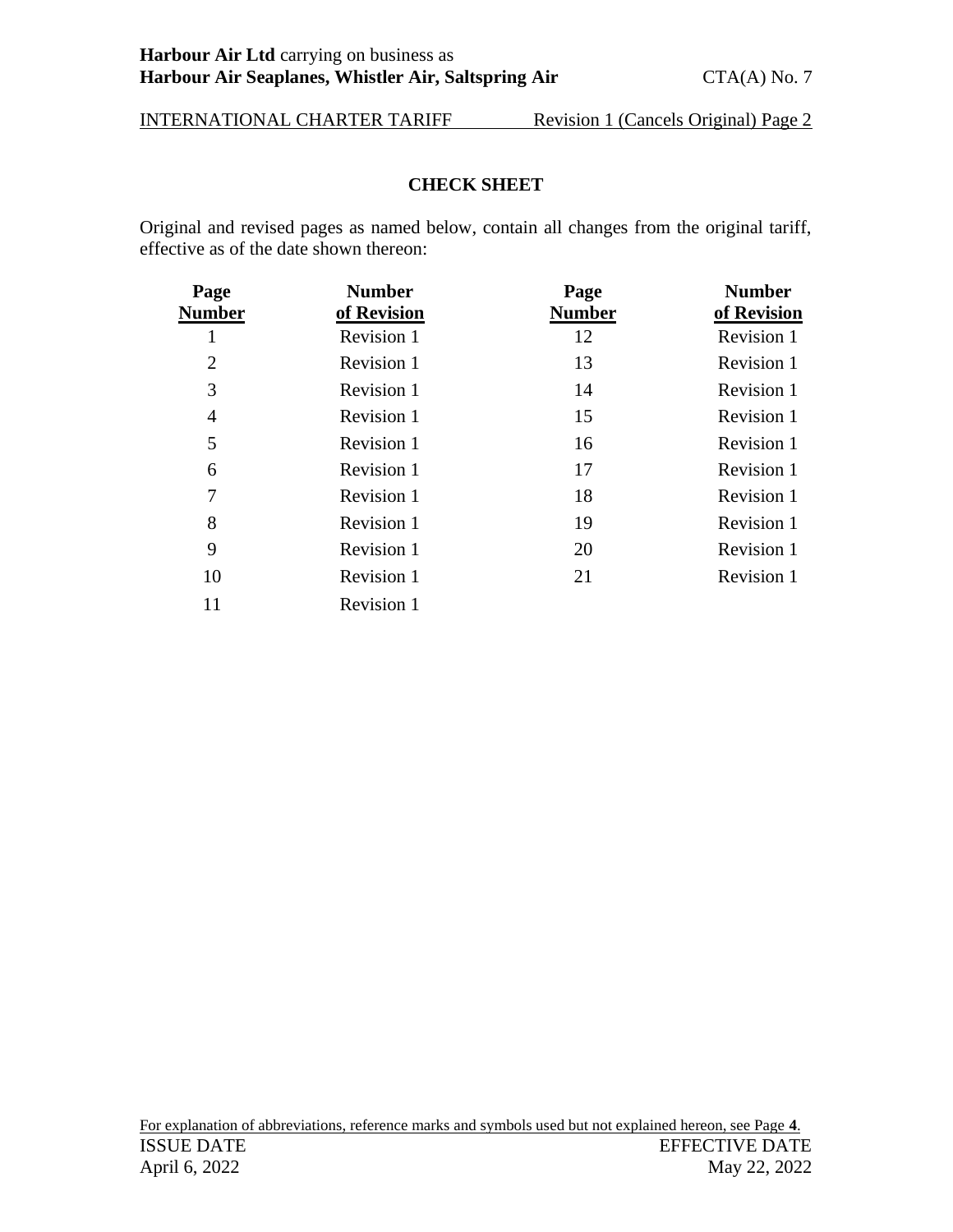#### **Table of Contents**

| (A)<br>(B)<br>(C)<br>(D)<br>(E)<br>(F)<br>(G)                               |  |  |  |  |
|-----------------------------------------------------------------------------|--|--|--|--|
|                                                                             |  |  |  |  |
|                                                                             |  |  |  |  |
|                                                                             |  |  |  |  |
|                                                                             |  |  |  |  |
| RULE 11. LIMITATION OF LIABILITY - BAGGAGE AND EXCESS VALUATION CHARGES  13 |  |  |  |  |
|                                                                             |  |  |  |  |
|                                                                             |  |  |  |  |
|                                                                             |  |  |  |  |
|                                                                             |  |  |  |  |
|                                                                             |  |  |  |  |
|                                                                             |  |  |  |  |
|                                                                             |  |  |  |  |
|                                                                             |  |  |  |  |
|                                                                             |  |  |  |  |
|                                                                             |  |  |  |  |
|                                                                             |  |  |  |  |
|                                                                             |  |  |  |  |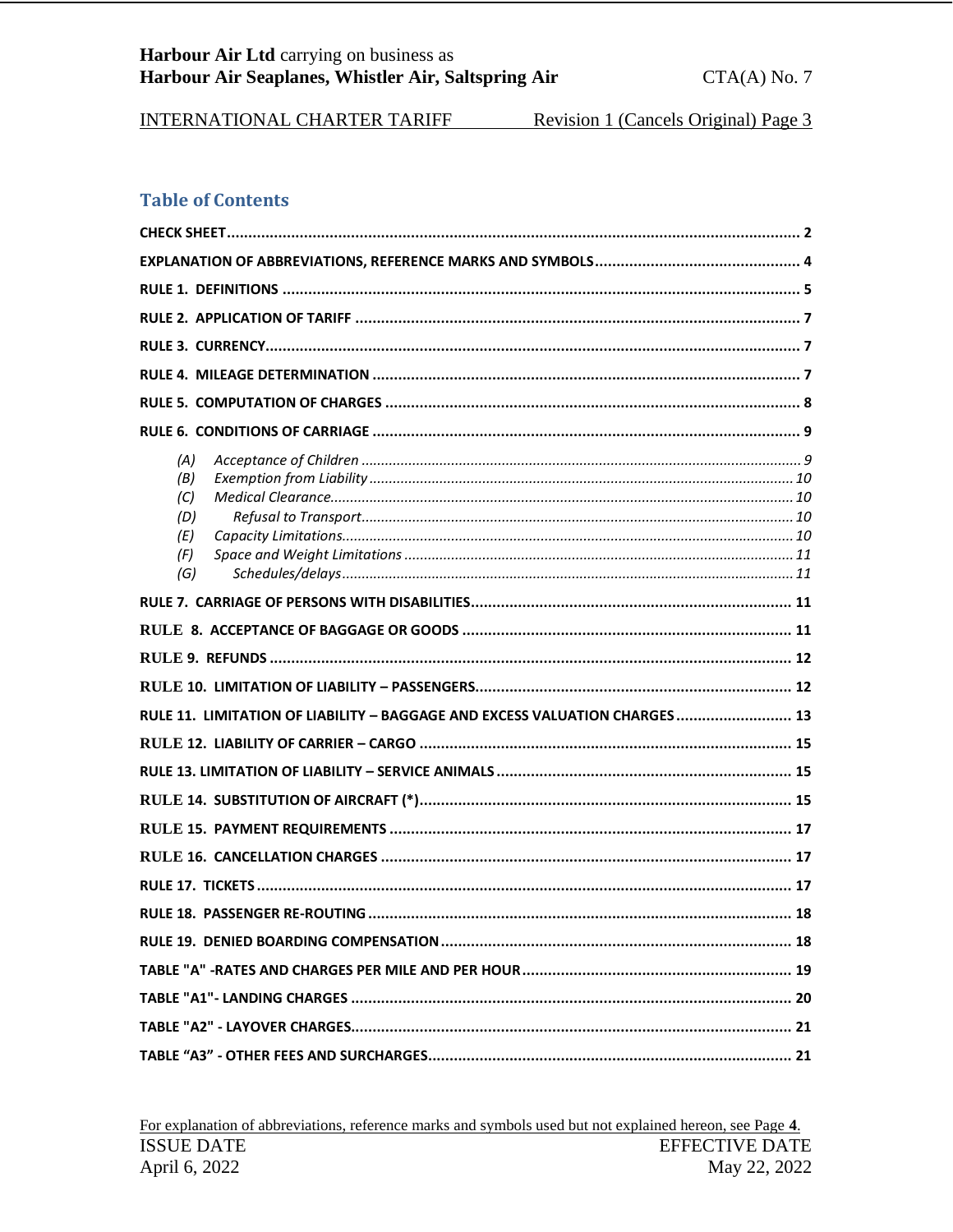# <span id="page-3-0"></span>**EXPLANATION OF ABBREVIATIONS, REFERENCE MARKS AND SYMBOLS**

CTA................................. Canadian Transportation Agency

Cont'd .............................. Continued

No.................................... Number

\$....................................... Dollar(s)

- [R] ................................... Denotes reductions
- [A]................................... Denotes increases
- [C] ................................... Denotes changes which result in neither increases or reductions
- [X]................................... Denotes cancellation
- [N]................................... Denotes addition
- CAD ................................ Canadian
- N/A.................................. Not Applicable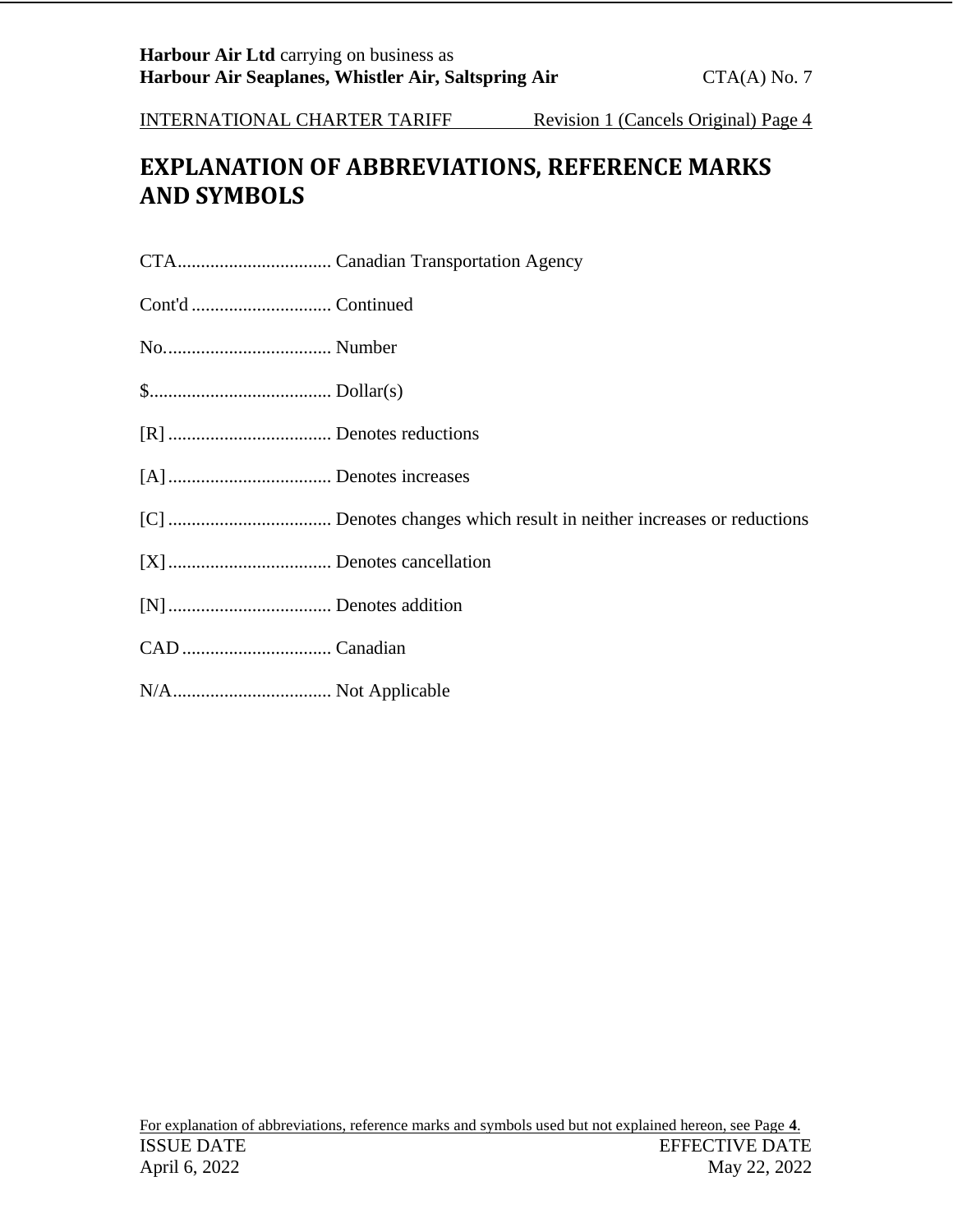### <span id="page-4-0"></span>**RULE 1. DEFINITIONS**

In this tariff, the following words shall have meanings set out below:

**"Baggage"** means luggage or such articles, effects or other personal property of a passenger or passengers as are necessary or appropriate for wear, use, comfort or convenience in connection with the flight.

**"Canada"** means the ten provinces of Canada, the Yukon Territory, the Districts and Islands comprising the Northwest Territories of Canada and Nunavut.

**"Carrier"** means Harbour Air Ltd carrying on business as Harbour Air Seaplanes, Whistler Air, Saltspring Air

**"Charter Flight"** means the movement of an aircraft transporting the charterer's passengers, baggage or goods from the point of take-off to the first point of landing thereafter (intermediate technical or fuel stops excepted).

**"Charterer"** means a person, firm, corporation, association, partnership, or other legal entity who contracts for the transportation of passengers and baggage, or goods and/or property from a specified origin to a specified destination, for a particular itinerary, agreed upon in advance.

**"Complete Capacity"** means the whole of the traffic payload carrying capacity of an aircraft having regard to the charter flight to be performed.

**"Destination"** means the point to which the passengers or goods to be transported on a flight are bound.

**"Entity Charter"** means a charter in which

- a) the cost of transportation of passengers or goods is paid by one person, company or organization without any contribution, direct or indirect, from any other person, and
- b) no charge or other financial obligation is imposed on any passenger as a condition of carriage or otherwise in connection with the trip.

**"Ferry Flight"** means the movement of an aircraft without payload to position the aircraft to perform a flight or upon completion of a flight to position the aircraft to a point required by the carrier.

**"Goods"** means anything that can be transported by air including animals.

**"Montreal Convention"** means the *Convention for the Unification of Certain Rules Relating to International Carriage by Air, signed at Montreal, May 28<sup>th</sup>, 1999.* 

**"Origin"** means the point from which a flight commences with payload to be transported.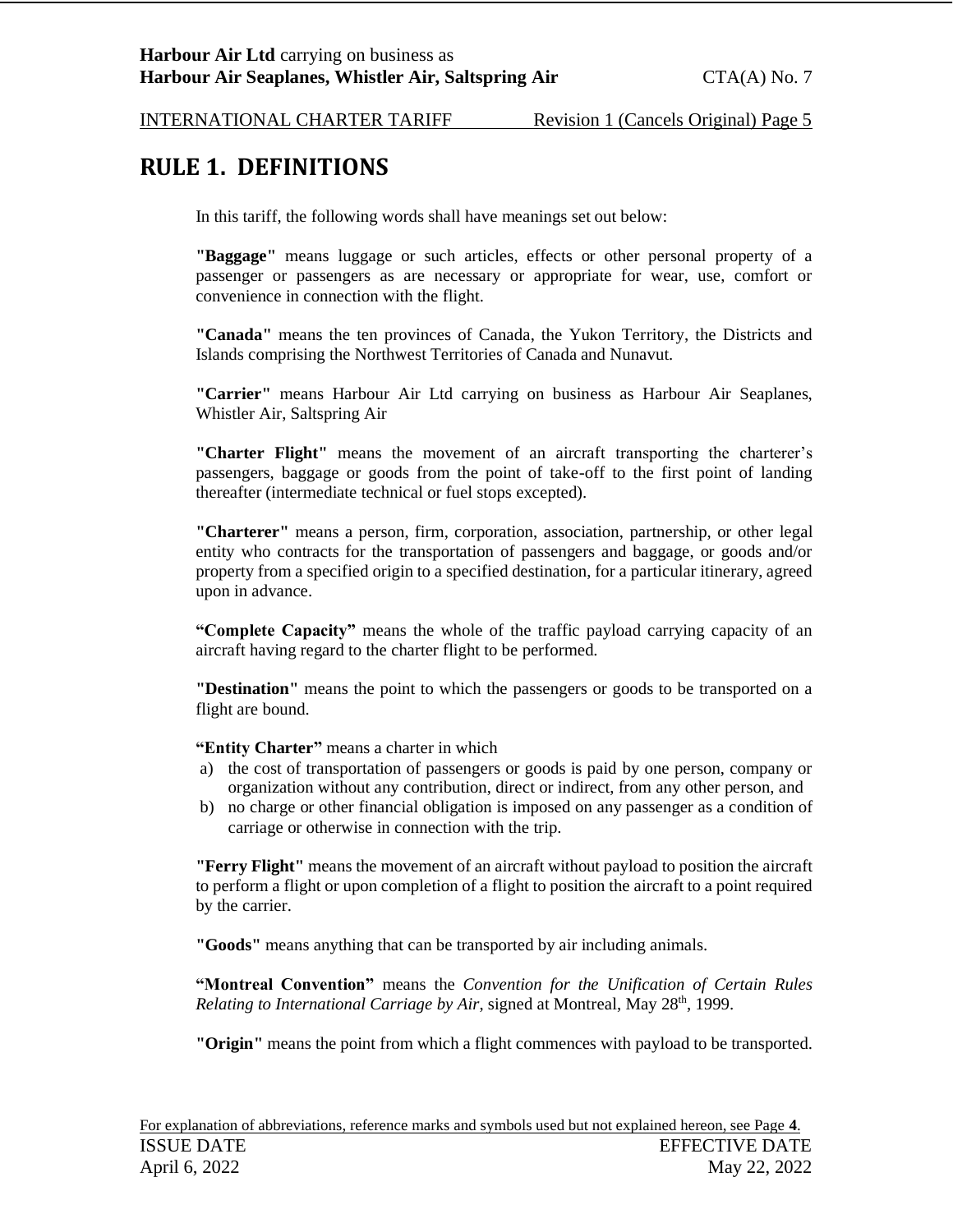**"Passenger"** means a person, other than a member of the air crew who uses the air carrier's international service by boarding the air carrier's aircraft pursuant to a valid contract.

**"SDR"** means Special Drawing Rights issued by the International Monetary Fund. **"Traffic"** means any passengers or goods that are transported by air.

**"Warsaw Convention"** means the *Convention for the Unification of Certain Rules Relating to International Carriage by Air, signed at Warsaw, October 12<sup>th</sup>, 1929, as* amended, but not including the Montreal Convention as defined above.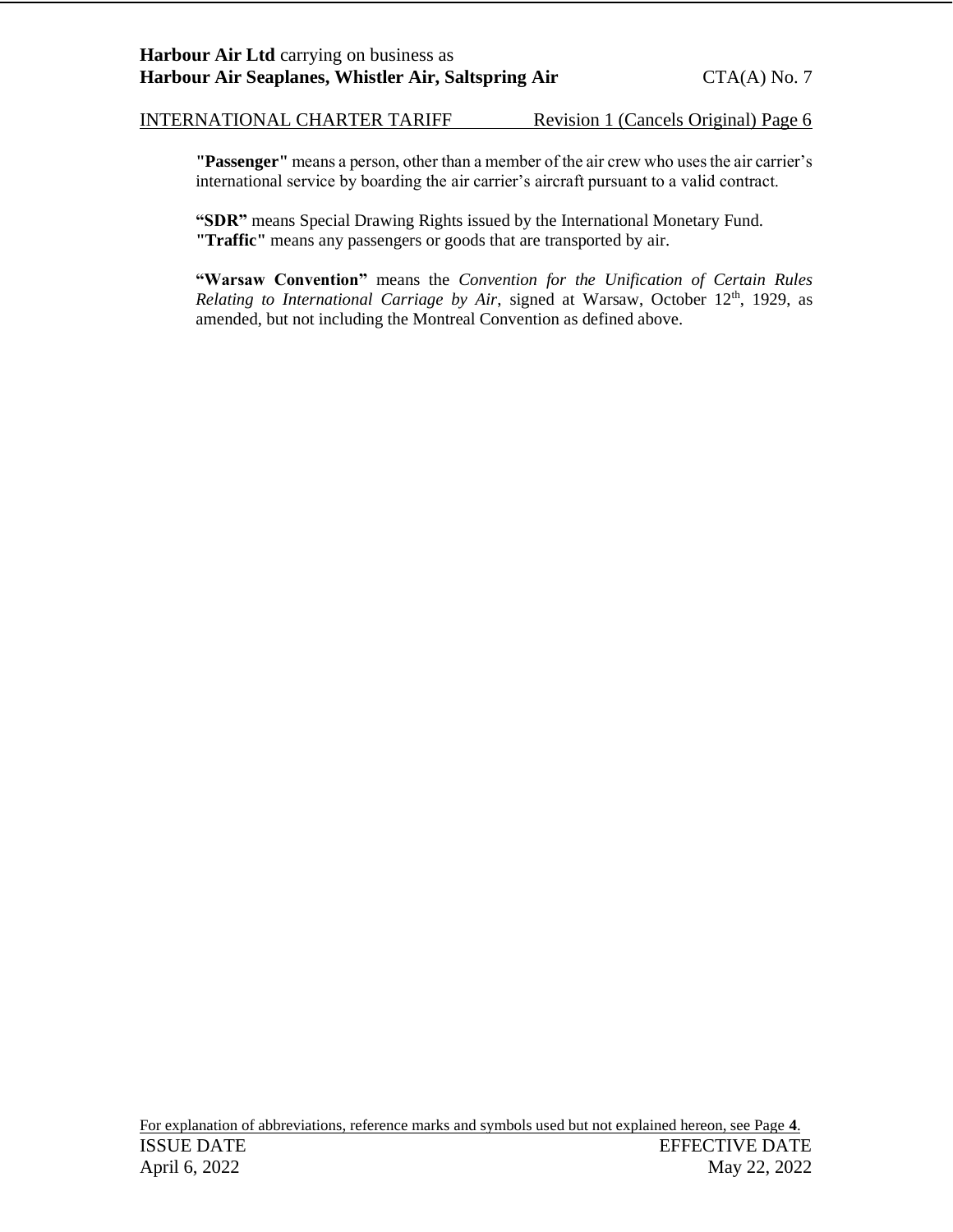## <span id="page-6-0"></span>**RULE 2. APPLICATION OF TARIFF**

- (1) This tariff is applicable to the transportation of passengers and their baggage or goods using aircraft operated by the carrier.
- (2) Charter service will be furnished under the terms of this tariff only after an appropriate written air transportation contract, in the form prescribed by Harbour Air Ltd carrying on business as Harbour Air Seaplanes, Whistler Air, Saltspring Air is executed by the charterer and the carrier.
- (3) Charter transportation shall be subject to the rules, rates and charges published or referred to in this tariff in effect, by virtue of the effective date on each page, on the date of signing of the air transportation contract.
- (4) The contents of this tariff shall form part of the air transportation contract between the carrier and the charterer and in the event of any conflict between this tariff and the contract, the tariff shall prevail unless departure from the tariff has been authorized by the CTA(A).

## <span id="page-6-1"></span>**RULE 3. CURRENCY**

Rates and charges are published in the lawful currency of Canada. Where payment is made in any currency other than Canadian, such payment shall be the equivalent of the Canadian dollar amounts published in this tariff on the basis of local banker's rates of exchange as calculated on the date of signing the air transportation contract.

## <span id="page-6-2"></span>**RULE 4. MILEAGE DETERMINATION**

For the purpose of computing rates and charges herein, the mileage to be used, including both live and ferry (if any) mileage, will be the shortest mileage covering the actual airport to airport great circle distance of the agreed flight or flights, using the following sources in the order listed below:

- (1) Harbour Air mileage quote book
- (2) Straight line distance measured on a VNC or WAC chart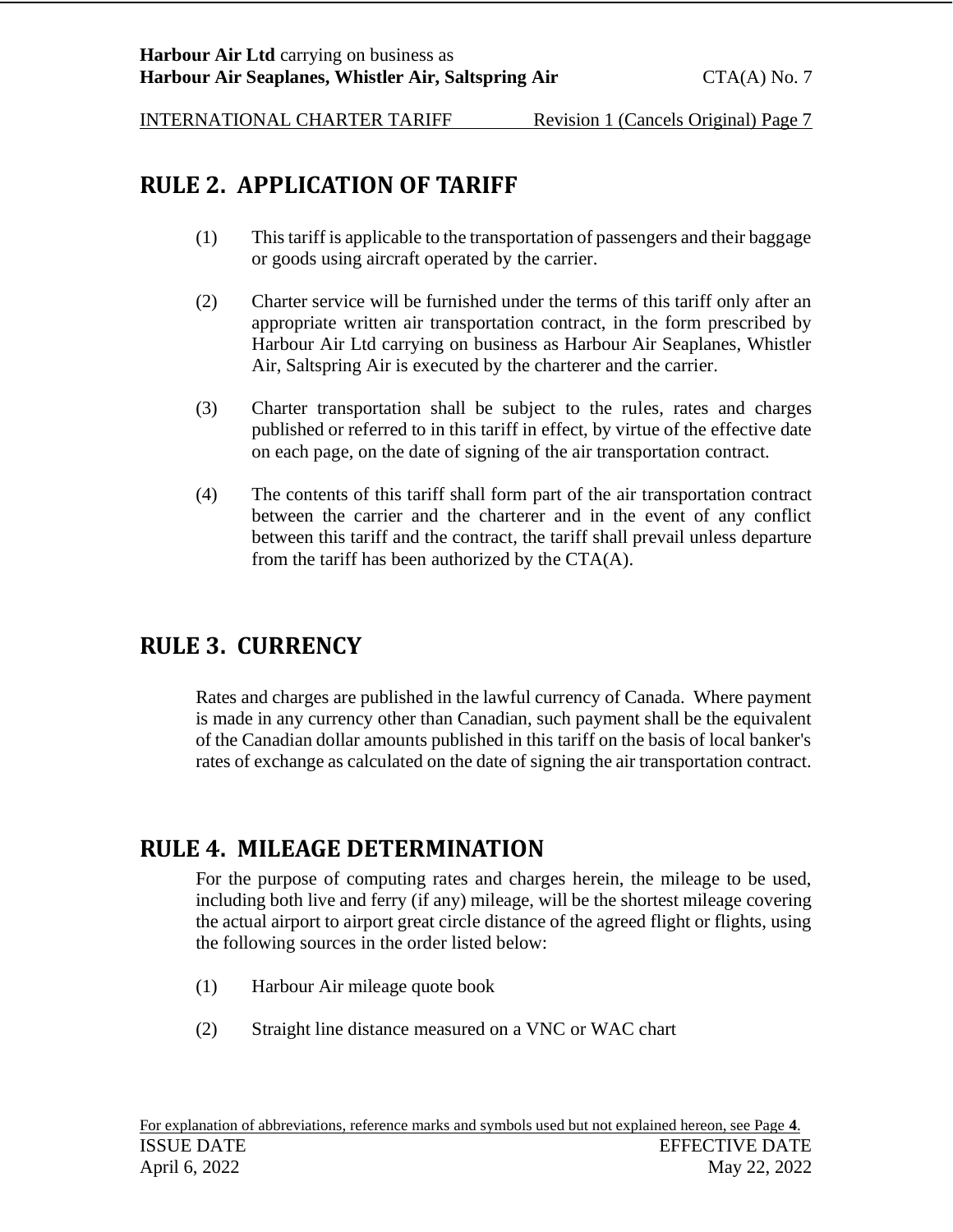## <span id="page-7-0"></span>**RULE 5. COMPUTATION OF CHARGES**

The total price payable by the party contracting for the use of an aircraft shall be the following:

- (1) An amount determined by multiplying the distance travelled by the aircraft determined in accordance with Rule 4 herein, times the applicable air transportation rate per mile, shown in Table "A", or, where distances cannot be measured, the rate per hour or fraction thereof of the flight(s), times the applicable rate per hour shown in Table "A", provided that the charge for the flight shall not be lower than the minimum charge per flight shown in Table "A".
- (2) An amount obtained by multiplying the distance of the ferry flight(s), if any, determined in accordance with Rule 4 herein times the applicable ferry rate per mile shown in Table "A", or, where distances cannot be measured, times the applicable ferry rate per hour shown in Table "A", provided that the charge per ferry flight shall not be lower than the minimum charge indicated in Table "A", or
- (3) Fuel and/or oil consumed in the performance of a contract shall be charged in the amount by which the cost per gallon/litre to the carrier in Canadian currency exceeds \$0.00
- (4) Due to the inability to foresee actual cost, the following charges will be established at the time that the contract is signed:
	- (a) Loading/unloading of the aircraft.
	- (b) Charges for goods carried outside the aircraft.
	- (c) All charges or expenses incurred by the carrier to cover the cost of accommodation, meals and ground transportation for the air crew whenever the nature of the service to be provided requires said air crew to live away from the place at which it is normally based.
	- (d) Charges for storage.
	- (e) The actual cost of all passenger and/or goods handling charges incurred by the carrier at an airport other than the carrier's base.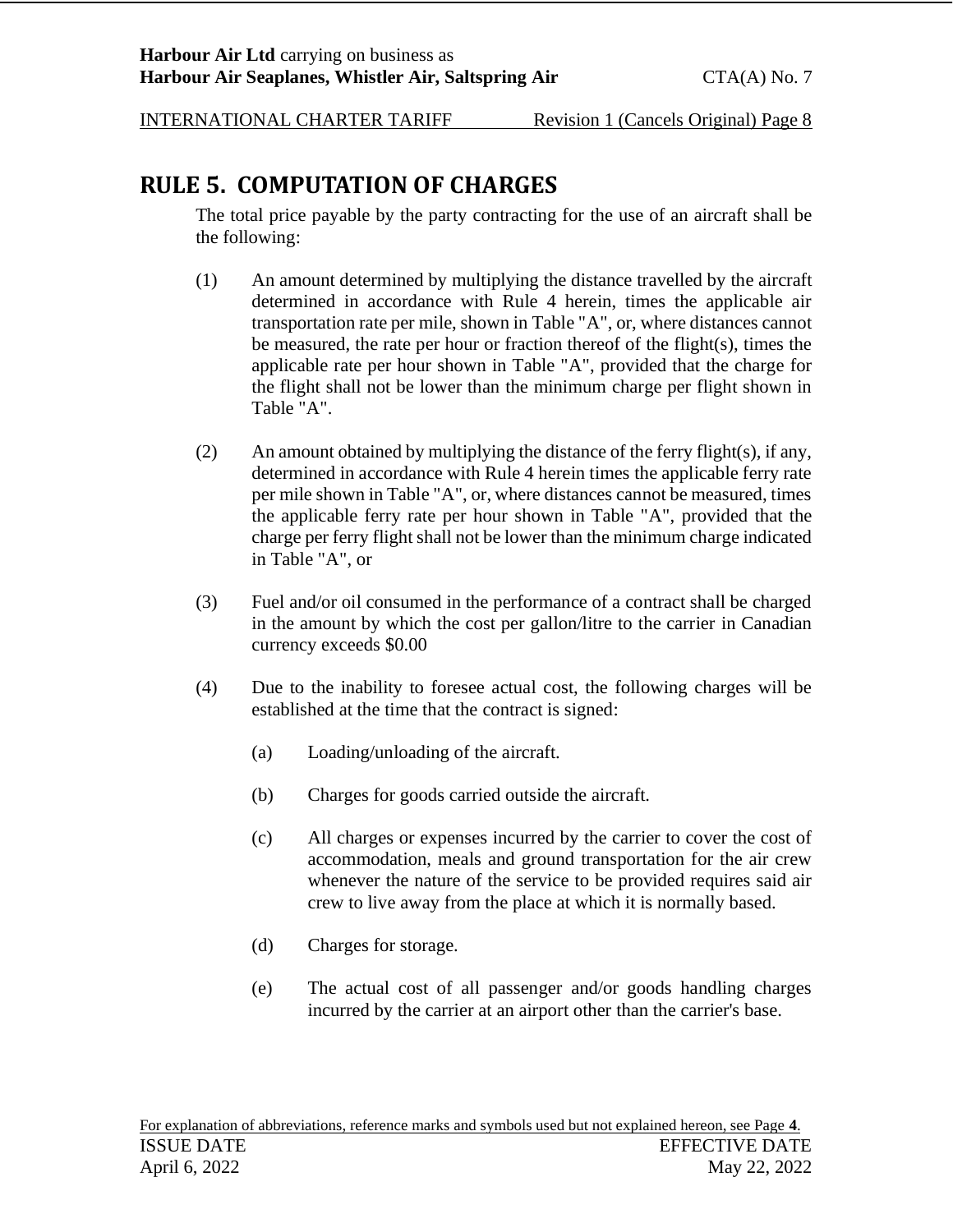- (f) The actual cost of any special or accessorial services performed or provided on request.
- (5) Layover charges, if any, as set forth in Table "A2" and Table "A3", will be assessed by the carrier for holding the aircraft on request at any point on the route in excess of the free waiting time.
- (6) Customs filing fee, as set forth in Table "A3".
- (7) Landing charges as per Table "A1".
- (8) Taxiing charges, if any, for the time required to transport passengers and baggage or goods by taxiing from point to point on the surface calculated by multiplying the time required by the rates and charges per hour shown in Table "A".
- (9) Valuation charges, if any, in accordance with Rule 11 and Rule 12.

## <span id="page-8-0"></span>**RULE 6. CONDITIONS OF CARRIAGE**

<span id="page-8-1"></span>(A)Acceptance of Children

- (1) Children under 12 years of age are accepted for transportation when accompanied on the same flight and in the same compartment by a passenger at least 12 years of age.
- (2) Ages 8 to 11 inclusive will be carried unaccompanied on flights providing: the child is brought to the airport by a parent or responsible adult; the child has satisfactory evidence establishing his/her age on the date of commencement of carriage; the child possesses written information showing the name and address of the responsible adult meeting the child at destination; and prior to releasing custody of an unaccompanied child, the agent will obtain positive identification of the responsible party meeting the child and the signature of the said party.
- (3) The carrier will not assume any financial or guardianship responsibility for unaccompanied children beyond those applicable to an adult passenger.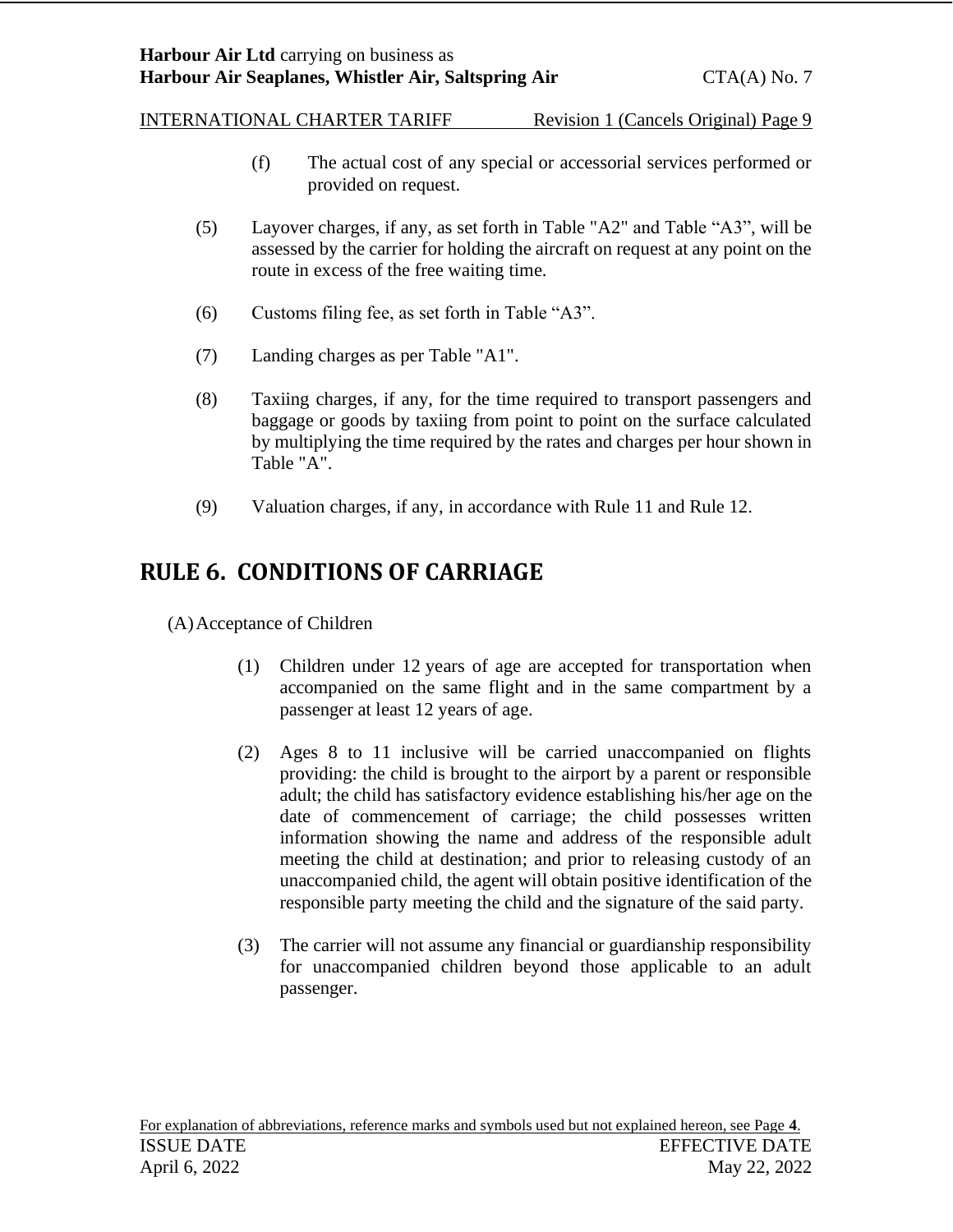<span id="page-9-0"></span>(B) Exemption from Liability

Subject to the limits of liability contained in this tariff the carrier will be exempted from liability due to any failure to perform any of its obligations under the carrier's charter agreement arising from:

- (1) Labour disputes or strikes, whether of the carrier's employees or of others upon whom the carrier relies for the fulfilment of the flight agreement, and;
- (2) **"Force Majeure"**, or any other causes not attributable to the wilful misconduct of the carrier including accidents to, or failure of aircraft or any part thereof, of any machinery or apparatus used in connection therewith. Refusal of a Government or public body, on what ever grounds, to grant the carrier any clearance, licence, right or other permission necessary for the performance of the carrier's operation is deemed to be included in the term "Force Majeure". Provided, always, that in the event of such failure, the carrier will use its best efforts to fulfil its obligations including the provision of alternate means of transport.
- <span id="page-9-1"></span>(C) Medical Clearance

The carrier reserves the right to require a medical clearance from the Passenger's Medical Authorities if travel involves any unusual risk or hazard to the passenger or to other persons (including, in cases of pregnant passengers, unborn children).

- <span id="page-9-2"></span>(D)Refusal to Transport
	- (1) The carrier will refuse passage to any person:
		- a. when such action is necessary for reasons of safety; and
		- b. when such action is necessary to prevent violation of any applicable law, regulation or order of any country or possession to be flown over.
- <span id="page-9-3"></span>(E) Capacity Limitations

The charterer will be charged for the complete capacity of the aircraft, regardless of the space to be utilized, provided that any space not utilized by the charterer may, with the written concurrence of the charterer and the approval of the  $CTA(A)$  be used by the carrier for the transportation of the carrier's own personnel or cargo or for employees of another air carrier travelling pursuant to a pass interchange agreement.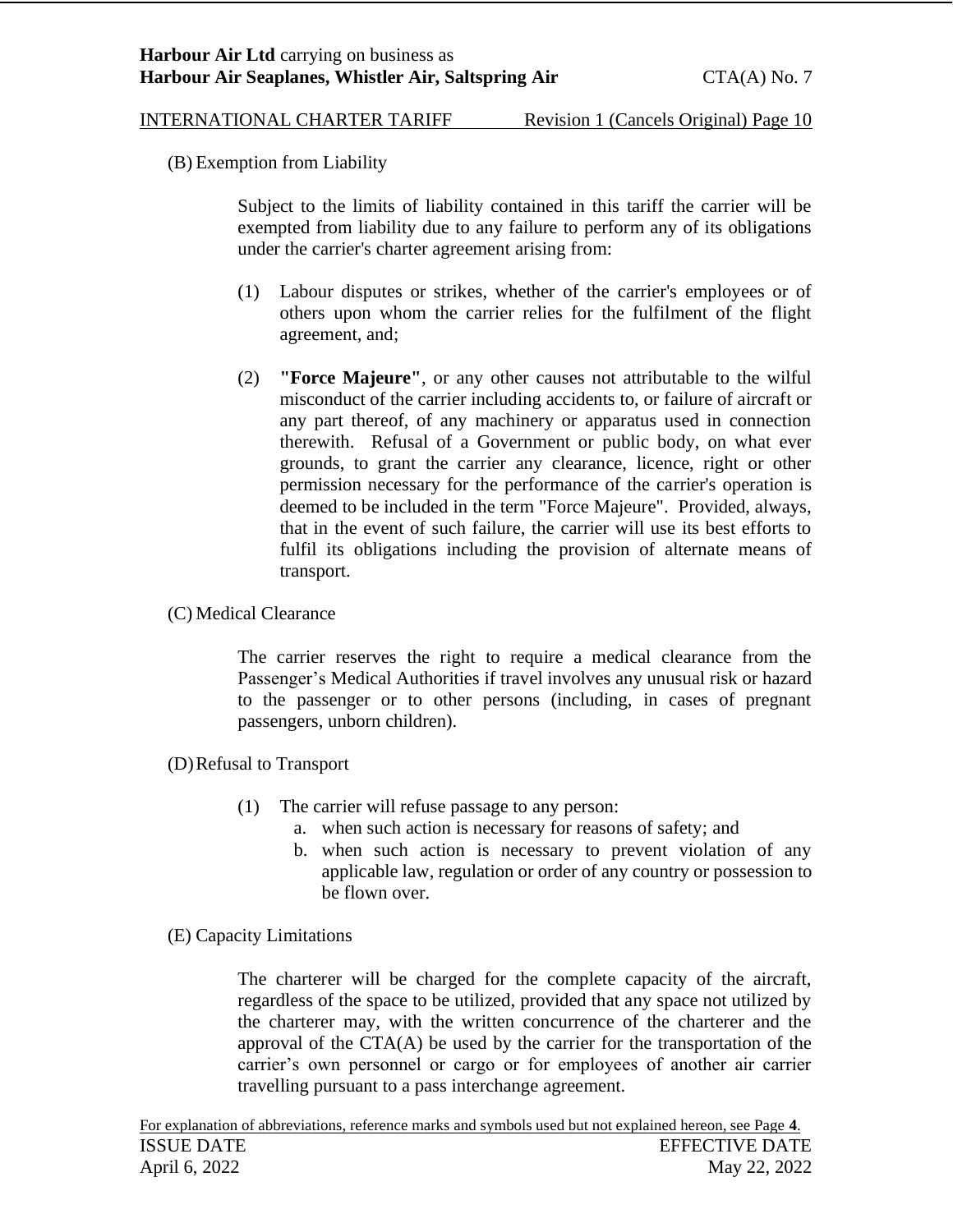<span id="page-10-0"></span>(F) Space and Weight Limitations

Passengers and baggage or goods will be carried within space and weight limitations of the aircraft.

<span id="page-10-1"></span>(G)Schedules/delays

The carrier shall use its best efforts to carry the passengers and baggage with reasonable dispatch. Times shown in charter contracts, passenger tickets or elsewhere are not guaranteed and form no part of the charter contract. Flight times are subject to change without notice.

## <span id="page-10-2"></span>**RULE 7. CARRIAGE OF PERSONS WITH DISABILITIES**

The carrier will make its best effort to accommodate passengers with disabilities including their attendants, service animals or other mobility aids on the flight. However, certain mobility aids, for example rigid frame wheelchairs or electric wheelchairs, may not be able to be accommodated due to space and/or design limitations of the aircraft.

## <span id="page-10-3"></span>**RULE 8. ACCEPTANCE OF BAGGAGE OR GOODS**

- (1) All baggage or goods presented for transportation is/are subject to inspection by the carrier.
- (2) Articles of baggage or goods will not be carried when such articles are likely to endanger the aircraft, persons or property, are likely to be damaged by air carriage, are unsuitably packed, or the carriage of which would violate any applicable Canadian laws, regulations, or orders.
- (3) If the weight, size or character of baggage or goods renders such baggage or goods unsuitable for carriage on the aircraft, the carrier, prior to departure of the flight, will refuse to carry such baggage or goods or any part thereof. The following articles will be carried only with prior consent of the carrier:
	- (a) Firearms of any description. Firearms for sport purposes will be carried as baggage provided the passenger possesses the required permit/licence and, provided that such firearms are disassembled or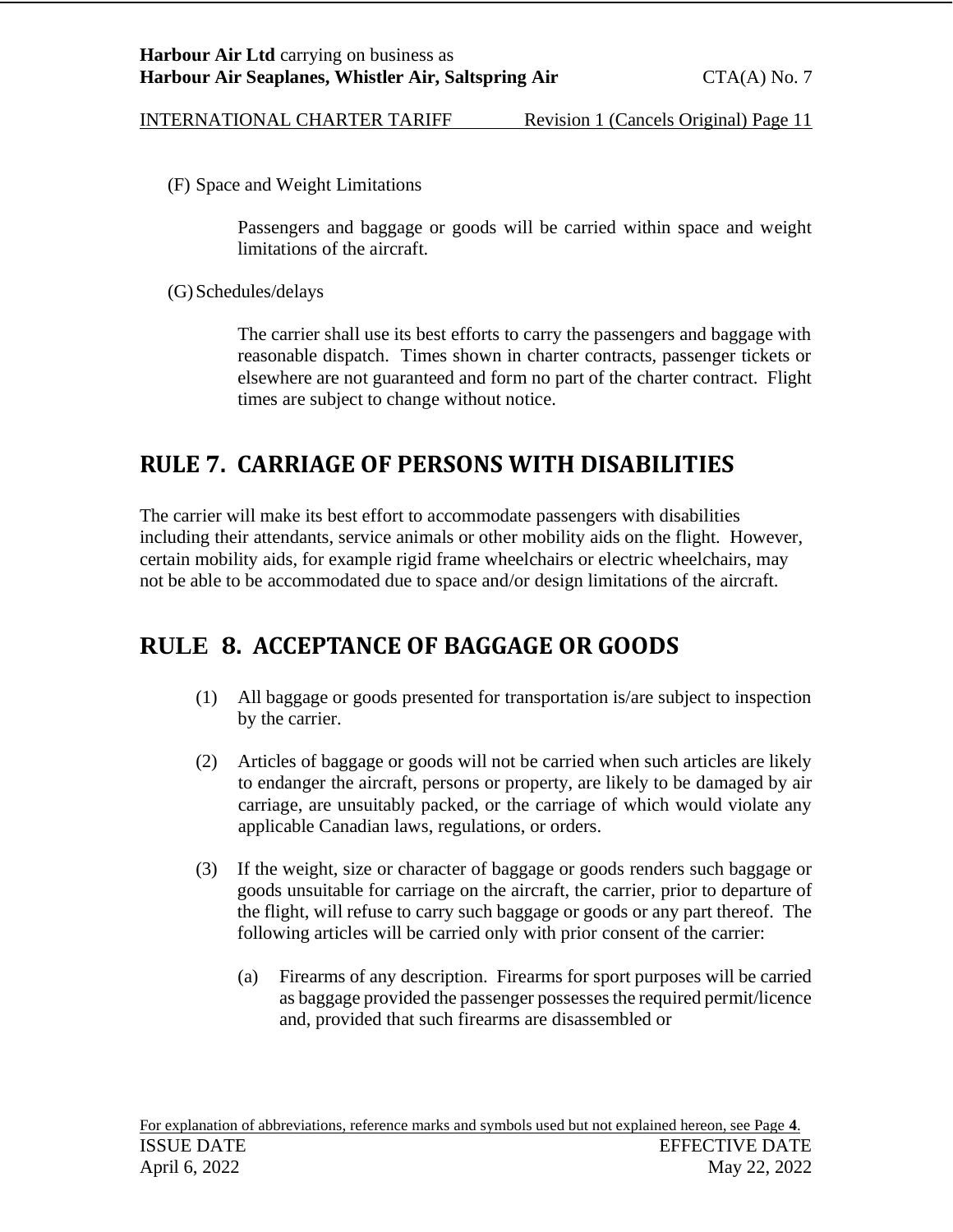packed in a suitable case. The provisions of this subparagraph do not apply to Peace Officers' prescribed sidearms or other similar weapons.

- (b) Explosives, munitions, corrosives and articles which easily ignite.
- (c) (\*) Pets including, dogs, cats and birds, when properly crated in leakproof containers and accompanied by valid health certificates or other documents where these are required. Such pets and animals may be carried in the cargo compartment of the aircraft. (\*) Not applicable to service animals.

## <span id="page-11-0"></span>**RULE 9. REFUNDS**

- (1) Application for refund shall be made to the carrier or its duly authorized Agent.
- (2) If a portion of the agreed transportation has been completed, refund will be the difference between the fare, rate or charge paid and the fare, rate or charge applicable to that portion of the agreed transportation completed, less any applicable cancellation charges, as specified in this tariff.

## <span id="page-11-1"></span>**RULE 10. LIMITATION OF LIABILITY – PASSENGERS**

#### **For travel governed by the Montreal Convention**

For the purposed of international carriage governed by the Montreal Convention, the liability rules set out in the Montreal Convention are fully incorporated herein and shall supersede and prevail over any provisions of this tariff which may be inconsistent with those rules.

#### **For travel governed by the Warsaw Convention**

Carriage hereunder is subject to the rules and limitations relating to liability established by the Warsaw Convention unless such carriage is not "international carriage", as defined by the Warsaw Convention. However, the carrier with respect to all international transportation, as defined in the said Convention, performed by it, agrees that the limit of liability for each passenger for death or wounding or other personal injury shall be limited to proven damages not to exceed the sum of SDR 100,000 exclusive of legal fees and cost.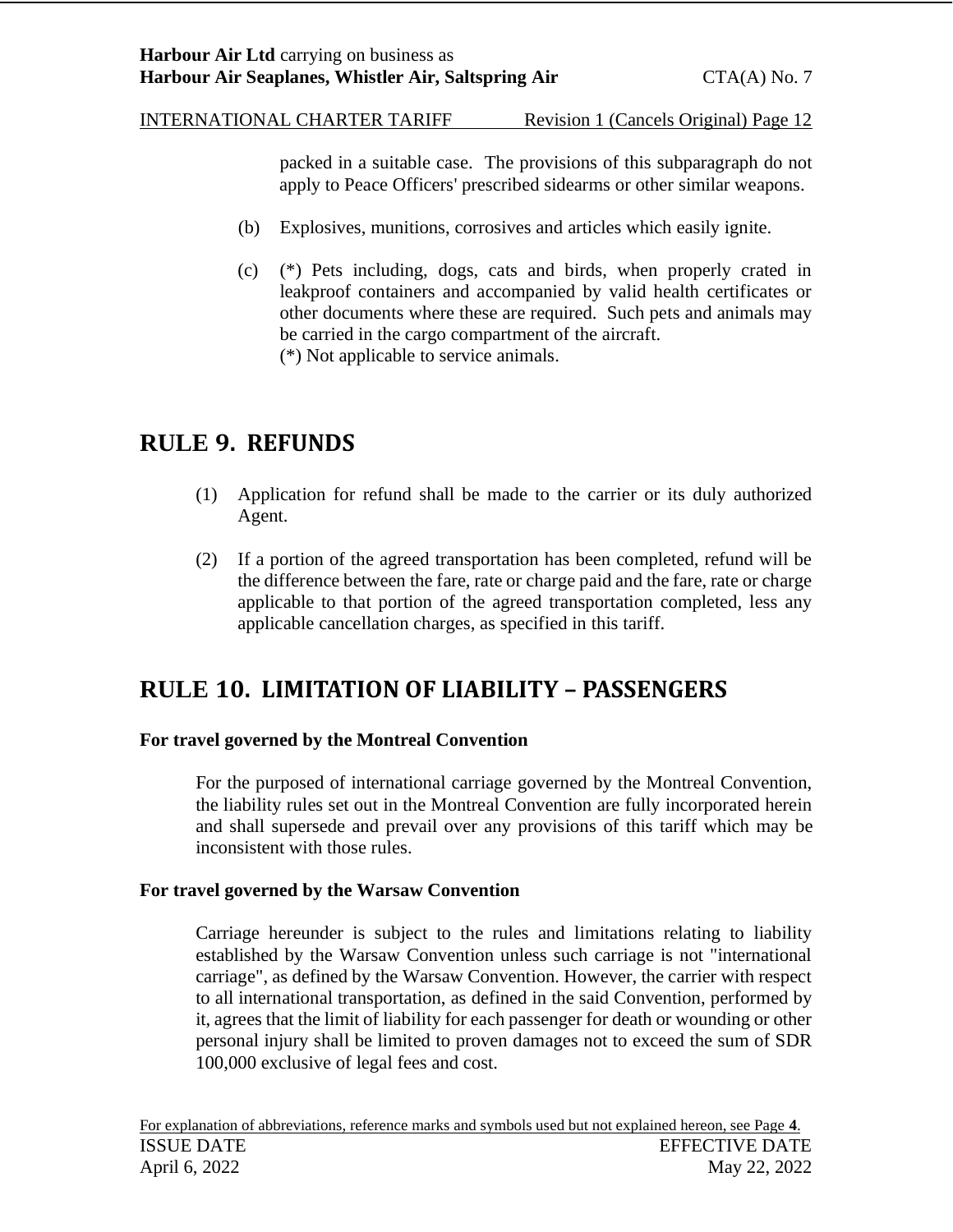#### **For travel governed by either the Montreal Convention or the Warsaw Convention**

Nothing herein shall be deemed to affect the rights and liabilities of the carrier with regard to any person who has willfully caused damage which resulted in death, wounding, or other bodily injury of a passenger.

## <span id="page-12-0"></span>**RULE 11. LIMITATION OF LIABILITY – BAGGAGE AND EXCESS VALUATION CHARGES**

#### **For travel governed by the Montreal Convention**

For the purpose of international carriage governed by the Montreal Convention, the liability rules set out in the Montreal Convention are fully incorporated herein and shall supersede and prevail over any provisions of this tariff which may be inconsistent with those rules.

NOTE: Notwithstanding the normal carrier liability, as contained in this Rule, the limit of liability will be waived for claims involving the loss of, damage to, or delay in delivery of mobility aids, when such items have been accepted as checked baggage or otherwise. In the event that a mobility aid is lost or damaged, compensation is to be based on the cost of the repair or replacement value of the mobility aid.

#### **For travel governed by the Warsaw Convention**

Carrier liability for the loss of, damage to or delay in the delivery of any personal property, including baggage which are carried as checked baggage and goods, is limited to the sum of 250 francs per kilogram, unless the passenger or charterer, at the time of presenting such baggage or goods for transportation, has declared a higher value and paid an additional charge in accordance with the provisions of this Rule.

Regarding objects of which the passenger takes charge himself/herself the liability of the carrier is limited to 5,000 francs per passenger.

NOTE: Notwithstanding the normal carrier liability, as contained in this Rule, the limit of liability will be waived for claims involving the loss of, damage to, or delay in delivery of mobility aids, when such items have been accepted as checked baggage or otherwise. In the event that a mobility aid is lost or damaged, compensation is to be based on the cost of the repair or replacement value of the mobility aid.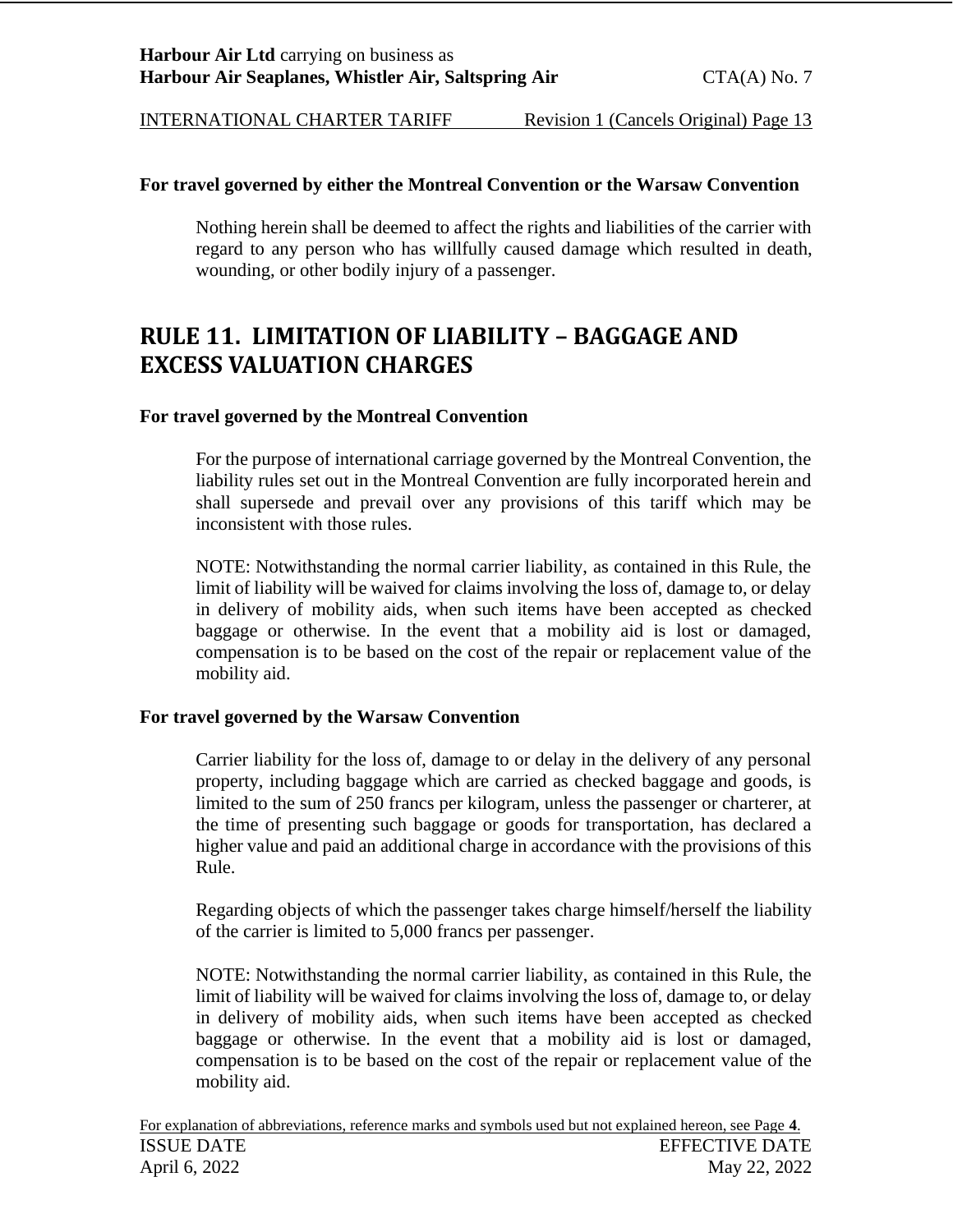In the case of loss, damage or delay of part of property carried as checked baggage, the weight to be taken into consideration in determining the amount to which the carrier's liability is limited shall be only the total weight of the property lost, damaged or delayed. Nevertheless, when the loss, damage or delay of a part of the property affects the value of other property covered by the same baggage check, the total weight of the property covered by the baggage check shall also be taken into consideration in determining the limit of liability.

The monetary unit referred to in this Rule shall be deemed to refer to the gold franc referred to in the Carriage by Air Act, R.S., c. C-26. For the purpose of settlement of claims and in the event of an action against the carrier, any sum in francs shall be converted into Canadian dollars by:

(a) converting francs into Special Drawing Rights at the rate of one Special Drawing Right for 15.075 francs; and

(b) converting Special Drawing Rights into Canadian dollars at the rate established by the International Monetary Fund.

The rate of exchange for converting Special Drawing Rights into Canadian dollars shall be the rate prevailing on the date on which the amount of any damage to be paid by the carrier is ascertained by a court or, in the event a settlement is agreed between carrier and claimant, on the date settlement is agreed.

NOTE: At the time of filing of this tariff provision, 250 francs convert to approximately CAD \$56.00 and 5,000 francs convert to approximately CAD \$1121.00. These converted values are provided for general reference only. Carrier's liability will be calculated for each claim individually, based on the formula set out in this Rule.

#### **For travel governed by either the Montreal Convention or the Warsaw Convention**

If the passenger or charterer does elect to declare a higher value an additional charge shall be payable and the carrier's liability will not exceed the higher value declared. The additional charge shall be calculated as follows:

(a) The amount of the carrier's liability calculated in accordance with the parts of this Rule set out above shall be referred to as "basic carrier liability";

(b) No charge shall be payable on that part of the declared value which does not exceed basic carrier liability;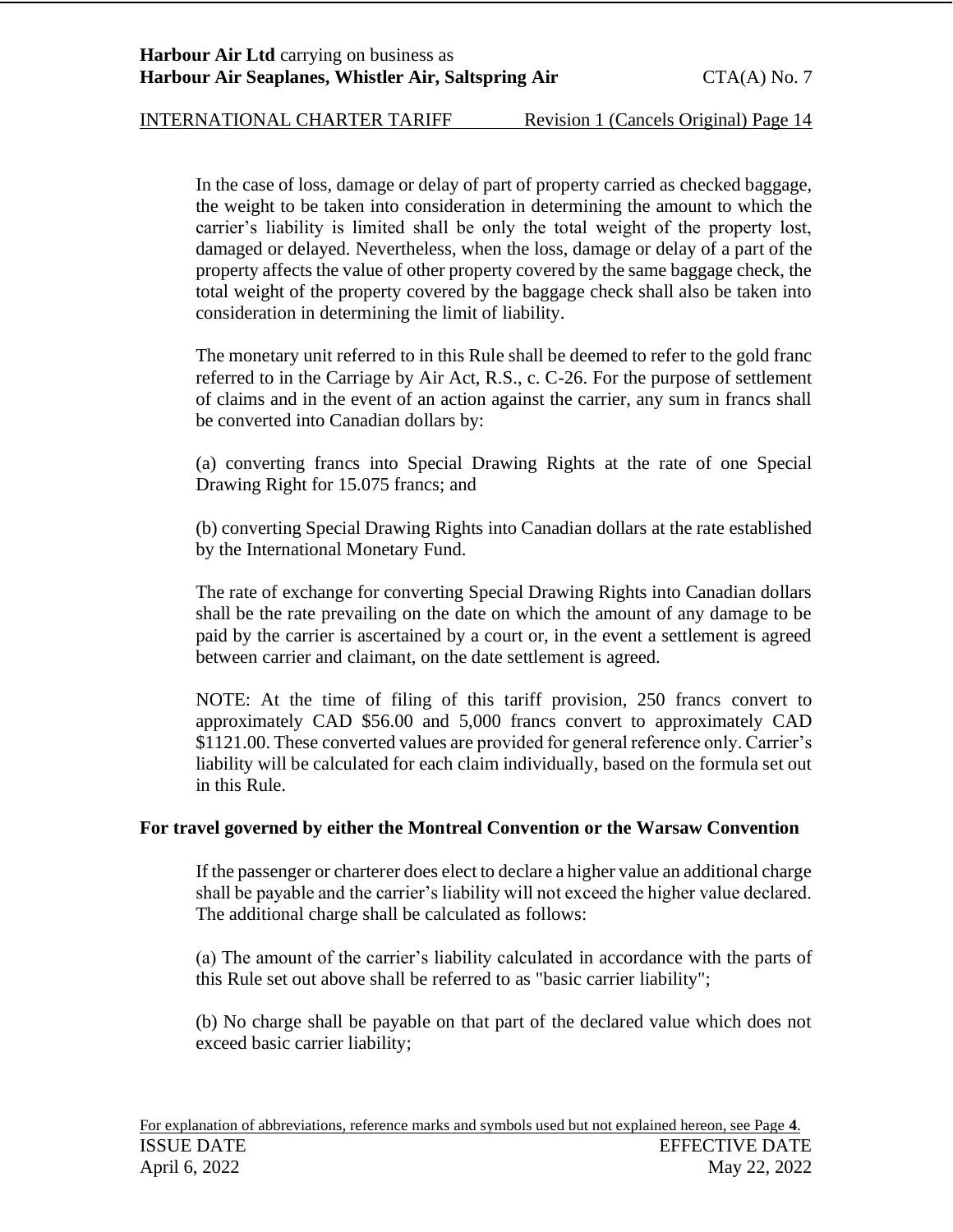(c) For that part of the declared value which does exceed basic carrier liability, a charge shall be payable at the rate of CAD \$10.00 dollars for each CAD \$100.00 or fraction thereof.

Whether the passenger or charterer declares value or not, in no case shall the carrier's liability exceed the actual loss suffered by the passenger. All claims are subject to proof of amount of loss.

In the case of damage or partial loss, the person entitled to delivery must complain to the carrier forthwith after discovery of the damage or partial loss, and, at the latest, within seven days from the date of receipt of the baggage. In the case of delay, the complaint must be made at the latest within twenty-one days from the date on which the baggage has been placed at his disposal. In the case of loss, the complaint must be made at the latest within twenty-one days from the date the baggage should have been delivered. Every complaint, whether for loss, partial loss, damage or delay, must be made in writing and must be dispatched within the times aforesaid. Failing complaint within the times aforesaid, no action shall lie against the carrier.

# <span id="page-14-0"></span>**RULE 12. LIABILITY OF CARRIER – CARGO**

(1) The carrier does not provide cargo transportation services on International Charter Flights.

# <span id="page-14-1"></span>**RULE 13. LIMITATION OF LIABILITY – SERVICE ANIMALS**

(1) Should injury to or death of a service animal result from the fault or negligence of the carrier, the carrier will undertake to provide expeditiously, and at its own expense, for medical care, or, replacement of the animal.

# <span id="page-14-2"></span>**RULE 14. SUBSTITUTION OF AIRCRAFT (\*)**

(1) When, due to causes beyond the control of the carrier, the aircraft contracted for is unavailable at the time the air transportation commences or becomes unavailable while carrying out such transportation the carrier may furnish another aircraft of the same type or, with the consent of the party contracting for the use of the aircraft, substitute any other type of aircraft if the rates and charges for the new aircraft are the same as for the original aircraft, except as provided in paragraphs (2) and (3).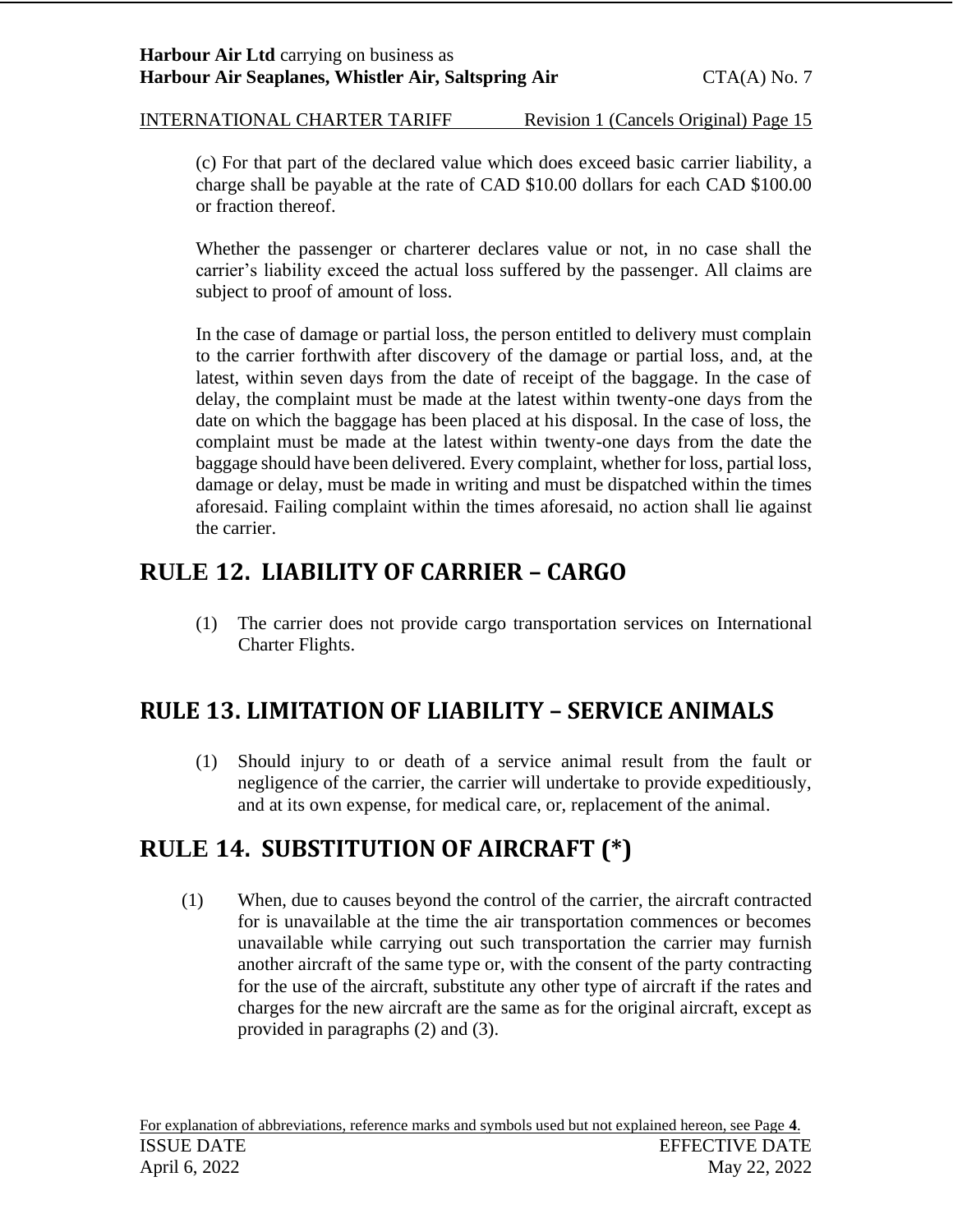(2) When the substituted aircraft is capable of a larger payload than the original aircraft contracted, the payload carried in the substituted aircraft will not be greater than the payload which would have been available in the aircraft originally contracted, unless the party contracting for the use of the aircraft agrees to pay the rates and charges applicable to the substituted aircraft.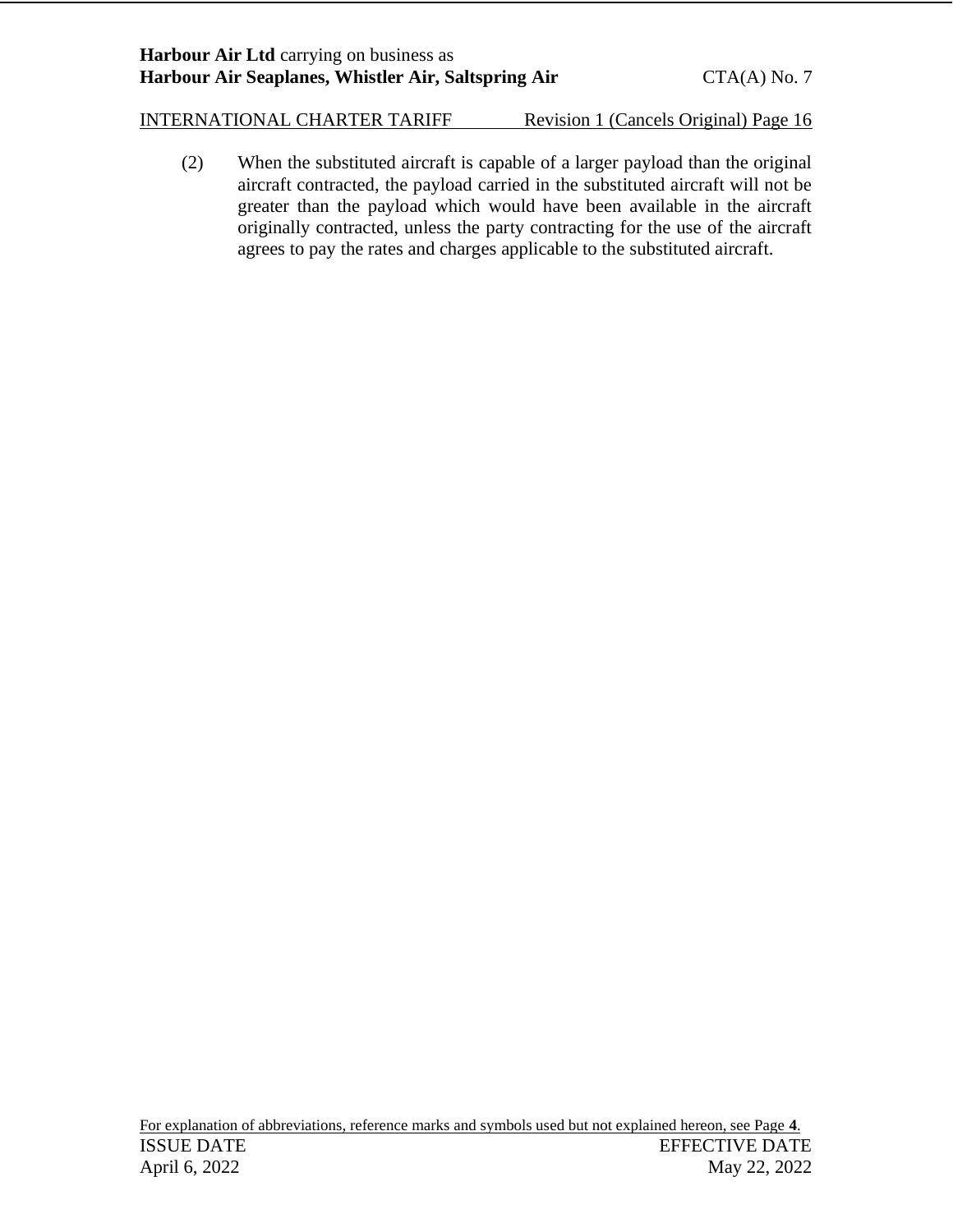(3) When the maximum payload of the substituted aircraft is smaller than the maximum payload of the original aircraft contracted, charges will be based on the rates and charges applicable to the type of substituted aircraft.

**(\*)** Applicable when the contract entails the use of the full capacity of the aircraft in question.

# <span id="page-16-0"></span>**RULE 15. PAYMENT REQUIREMENTS**

- (1) Payments for a contracted flight made to any person to whom the carrier, directly or indirectly, has paid a commission or has agreed to pay a commission with respect to such flight, shall be considered payment to the carrier.
- (2) Full payment prior to departure.

# <span id="page-16-1"></span>**RULE 16. CANCELLATION CHARGES**

- (1) When the cancellation is made more than 72 hours prior to the planned departure, no cancellation charges shall be levied.
- (2) When the cancellation is made less than 72 hours but more than 48 hours prior to the planned departure of the first flight, the carrier will retain 50% of the total air transportation contract price.
- (3) When the cancellation is made less than 48 hours prior to the planned departure of the first flight, the carrier will retain 100% of the total air transportation contract price.

# <span id="page-16-2"></span>**RULE 17. TICKETS**

The carrier does not issue tickets. There are still provisions for paper tickets, and they are still used in some applications, but the vast majority of "tickets" are now ticketless itineraries. For the intent of the following rules, the term "tickets" will mean both paper tickets and/or the ticketless equivalent.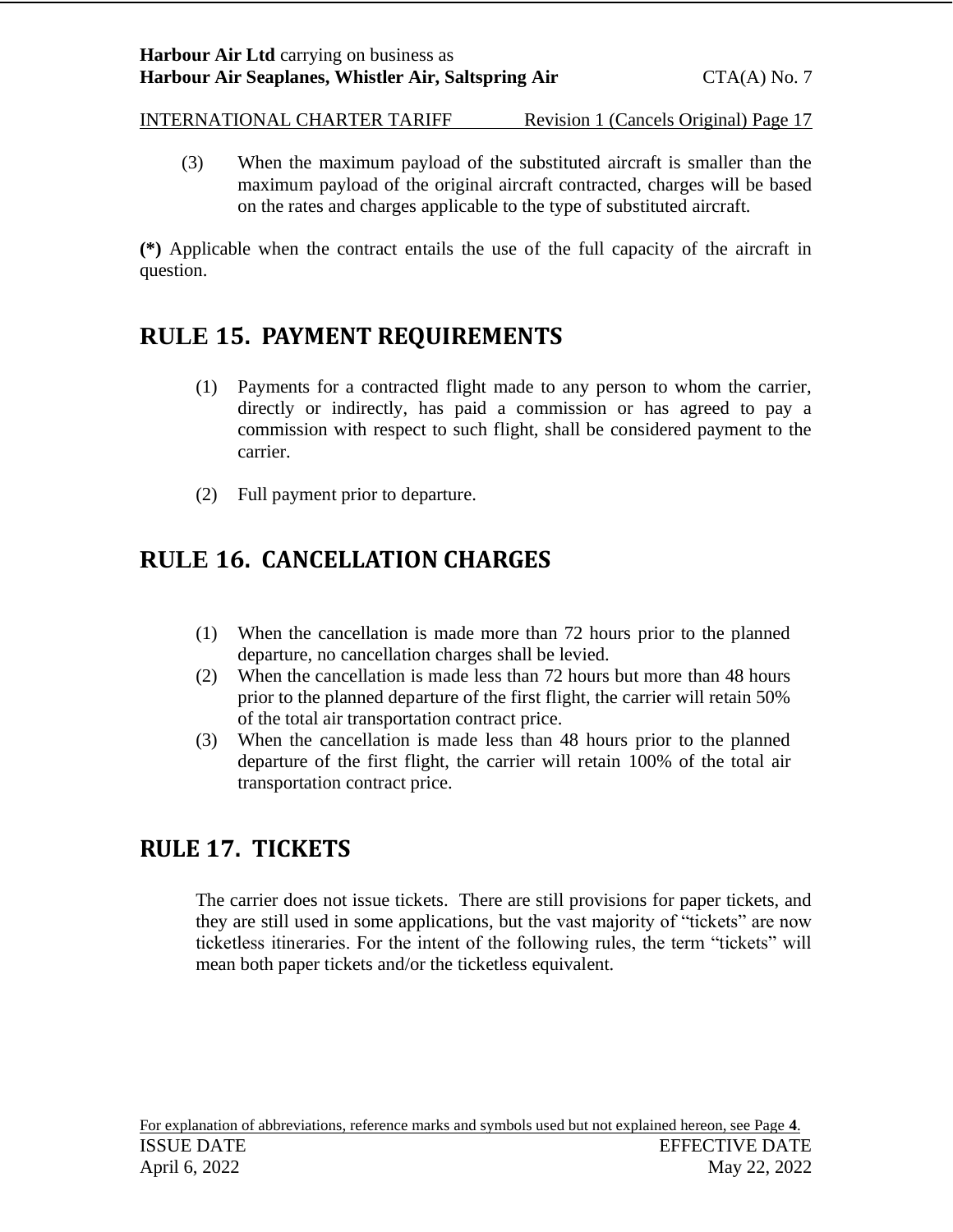## <span id="page-17-0"></span>**RULE 18. PASSENGER RE-ROUTING**

The carrier is not liable to any passenger when he/she misses his/her flight. In these instances, no other flight alternative is offered by the carrier to the passenger.

## <span id="page-17-1"></span>**RULE 19. DENIED BOARDING COMPENSATION**

The carrier does not overbook flights; therefore, no denied boarding compensation is offered to the passenger.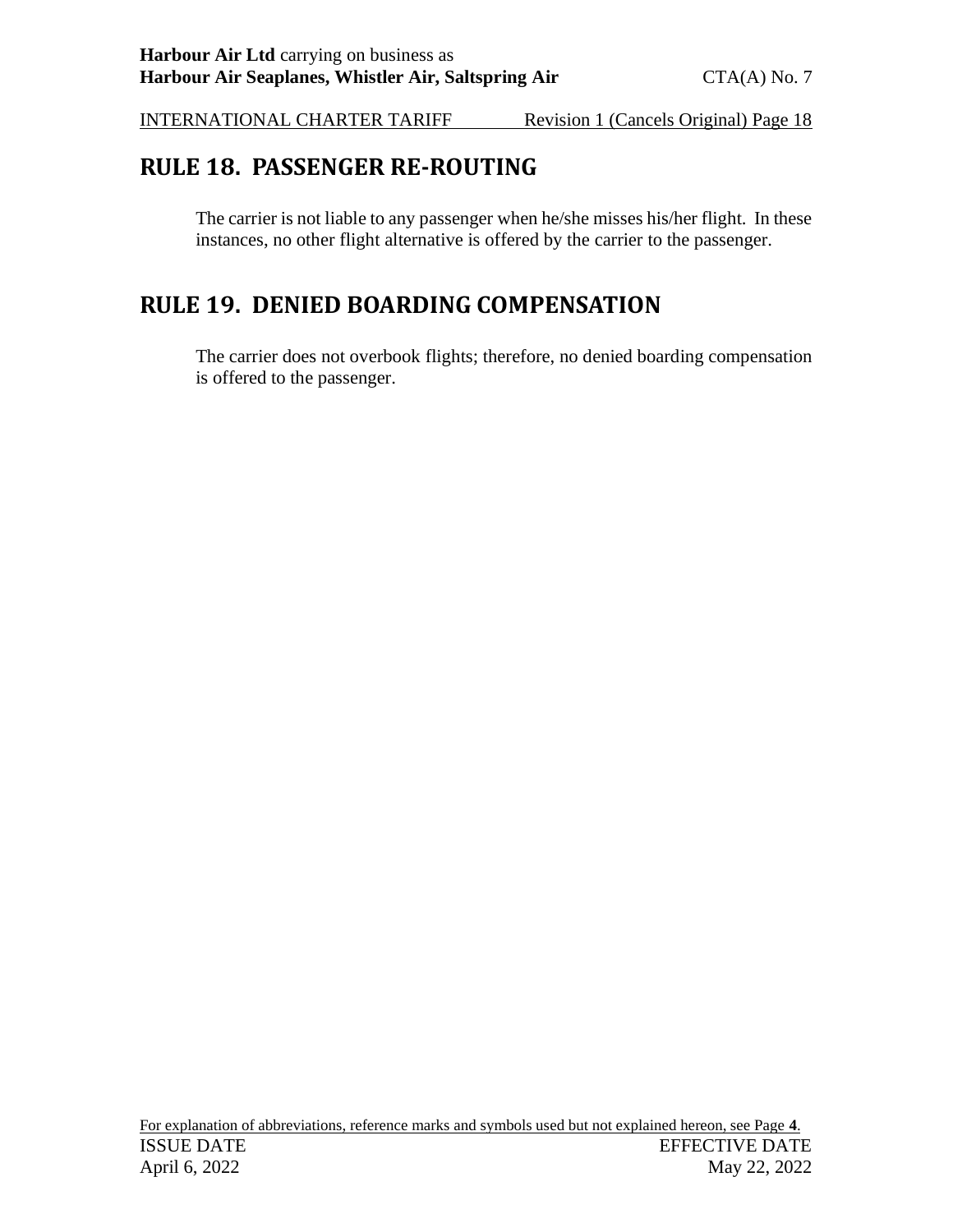## <span id="page-18-0"></span>**TABLE "A" -RATES AND CHARGES PER MILE AND PER HOUR**

| <b>AIRCRAFT TYPE</b>    | <b>CARBON</b><br><b>OFFSET</b> | <b>LIVE RATE</b><br><b>PER MILE</b> | <b>FERRY RATE</b><br><b>PER MILE</b> | <b>MINIMUM</b><br><b>CHARGE</b><br><b>PER FIGHT</b> |
|-------------------------|--------------------------------|-------------------------------------|--------------------------------------|-----------------------------------------------------|
| C <sub>208</sub> Floats | .13                            | 20.31                               | 20.31                                | 812.40                                              |
| <b>DHC2</b> Floats      | .05                            | 13.25                               | 13.25                                | 278.25                                              |
| <b>DH3T</b> Floats      | .13                            | 20.76                               | 20.76                                | 830.40                                              |
| <b>DHC6</b> Floats      | 21                             | 24.76                               | 24.76                                | 1485.60                                             |

(In Canadian Dollars)

| <b>AIRCRAFT</b><br><b>TYPE</b> | <b>CARBON</b><br><b>OFFSET</b> | <b>LIVE RATE</b><br><b>PER HOUR</b> | <b>FERRY RATE</b><br><b>PER HOUR</b> | <b>MINIMUM</b><br><b>CHARGE</b><br>PER FIGHT |
|--------------------------------|--------------------------------|-------------------------------------|--------------------------------------|----------------------------------------------|
| C <sub>208</sub> Floats        | 22.75                          | 3495.22                             | 3495.22                              | 1747.61                                      |
| <b>DHC2</b> Floats             | 5.75                           | 1465.03                             | 1465.03                              | 732.52                                       |
| <b>DH3T</b> Floats             | 13.00                          | 2615.12                             | 2615.12                              | 1307.56                                      |
| <b>DHC6</b> Floats             | 30.15                          | 4003.56                             | 4003.56                              | 2001.78                                      |

Above rates to be computed in accordance with Rule 4 herein.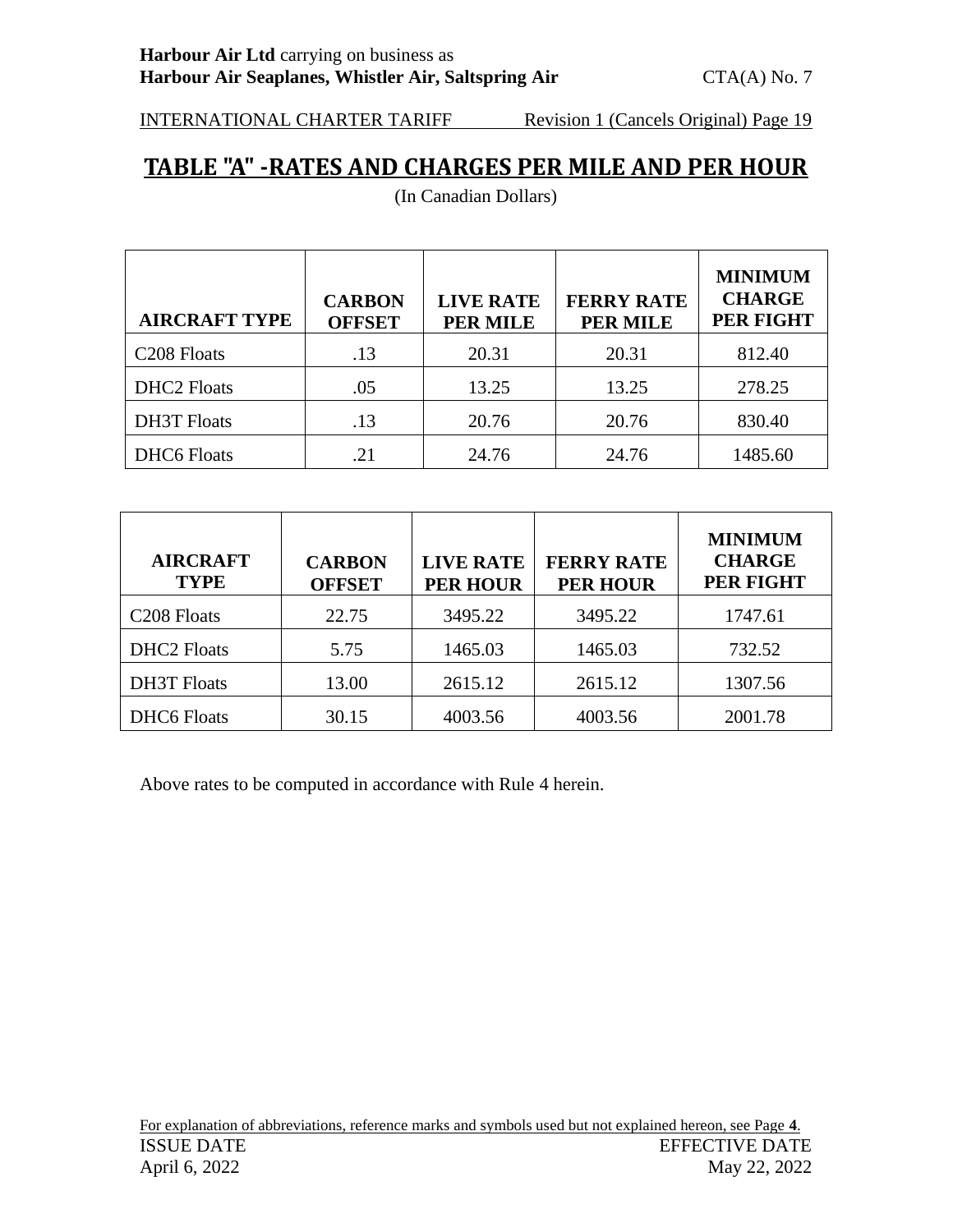# **TABLE "A1"- LANDING CHARGES**

(In Canadian Dollars)

<span id="page-19-0"></span>

| <b>AIRCRAFT TYPE</b>    | <b>CHARGE PER LANDING AT CYHC</b> |
|-------------------------|-----------------------------------|
| C <sub>208</sub> Floats | 102.51                            |
| <b>DHC2</b> Floats      | 68.34                             |
| <b>DH3T</b> Floats      | 159.46                            |
| <b>DHC6 Floats</b>      | 216.41                            |

Above rates to be computed in accordance with Rule 5 herein.